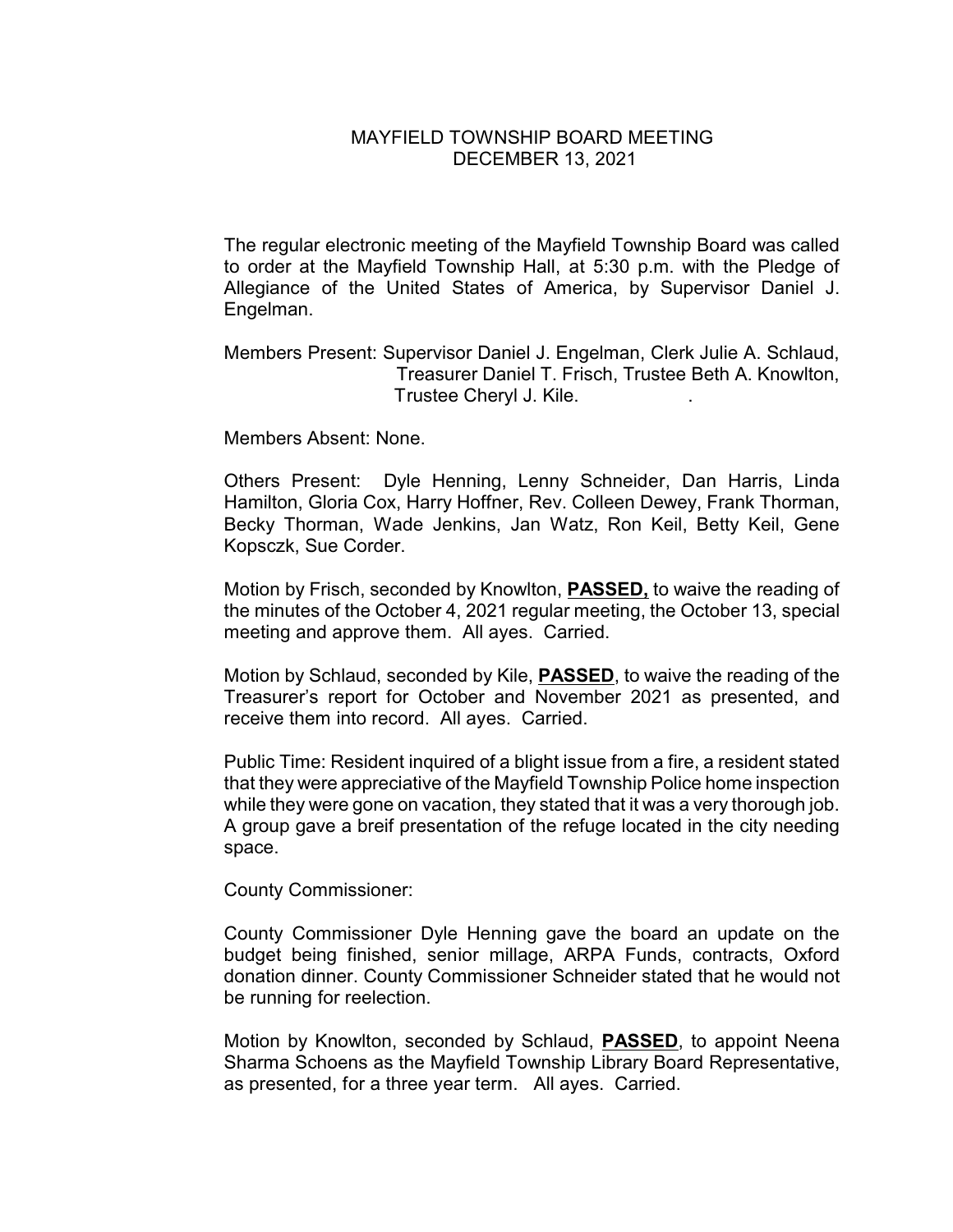Mayfield Township Board Proceeding December 13, 2021 page 2

Motion by Schlaud, seconded by Frisch, **PASSED**, to approve the County of Lapeer Agreement for Law Enforcement Services, with Mayfield Township in the amount to the Township of approximately \$330,097.02, as presented. Roll call vote: Schlaud-aye, Kileaye, Knowlton-aye, Frisch-aye, Engelman-aye. Carried.

Motion by Knowlton, seconded by Schlaud, **PASSED**, to adopt a resolution setting the 2022 meeting dates of the Mayfield Township Board, as presented. Roll call vote: Kile-aye, Knowlton-aye, Frisch-aye, Engelman-aye, Schlaud-aye. Carried.

Motion by Schlaud, seconded by Frisch, **PASSED**, to adopt a resolution setting the 2022 meeting dates of the Mayfield Township Planning Commission, as presented. Roll call vote: Knowlton-aye, Frisch-aye, Engelman-aye, Schlaud-aye, Kile-aye. Carried.

Motion by Engelman, seconded by Schlaud, **PASSED**, to approve the 2022 Holiday Schedule as presented. All ayes. Carried.

Committee Reports:

Trustee Engelman gave report on the GLTA

Motion by Knowlton, seconded by Frisch, **PASSED**, to pay the bills. All ayes. Carried.

Supervisor Engelman spoke to the board about the new lights that where installed in the Township parking lot, the Plum Creek Road paving that came in at an approximate 8,000.00 dollars under budget.

He also wished everyone a MERRY CHRISTMAS AND HAPPY NEW YEAR.

Motion by Schlaud, seconded by Frisch, **PASSED**, to adjourn. All ayes. Carried.

Meeting adjourned at 6:10 p.m.

 $\mathcal{L}_\text{max}$  . The set of the set of the set of the set of the set of the set of the set of the set of the set of the set of the set of the set of the set of the set of the set of the set of the set of the set of the set

Board Approval Submitted by,

Julie A. Schlaud Mayfield Township Clerk